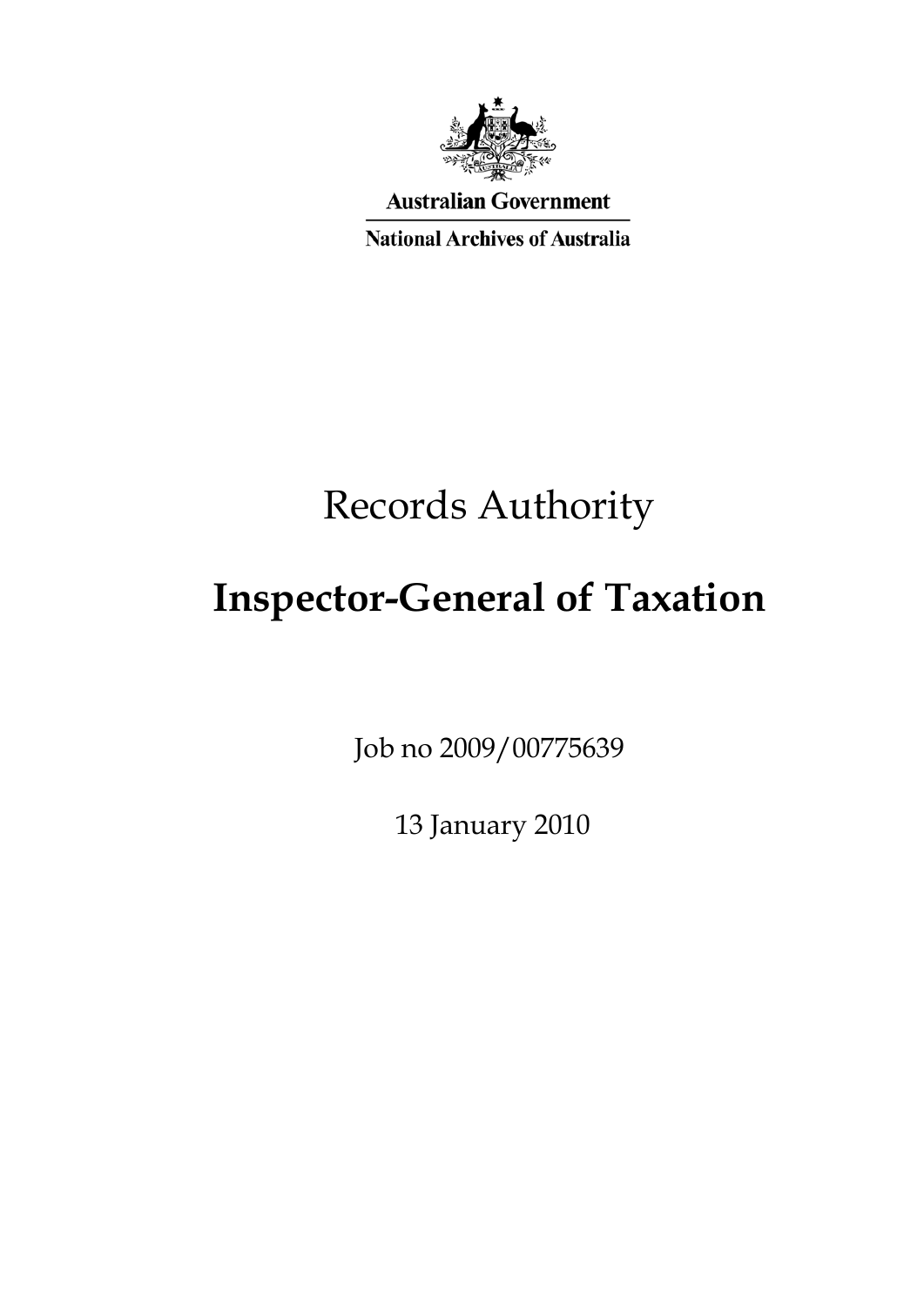#### **CONTENTS**

| <b>INTRODUCTION</b>                      | 3 |
|------------------------------------------|---|
| <b>APPLICATION OF THIS AUTHORITY</b>     | 4 |
| <b>CONTACT INFORMATION</b>               | 5 |
| <b>AUTHORISATION</b>                     | 6 |
| <b>CORE BUSINESS</b>                     | 7 |
| <b>TAXATION ADMINISTRATION REVIEWING</b> |   |

© Commonwealth of Australia 2009

This work is copyright. Apart from any use as permitted under the *Copyright Act 1968,* no part may be reproduced by any process without prior written permission from the National Archives of Australia. Requests and inquiries concerning reproduction and rights should be directed to the Publications Manager, National Archives of Australia, PO Box 7425, Canberra Mail Centre ACT 2610, Australia.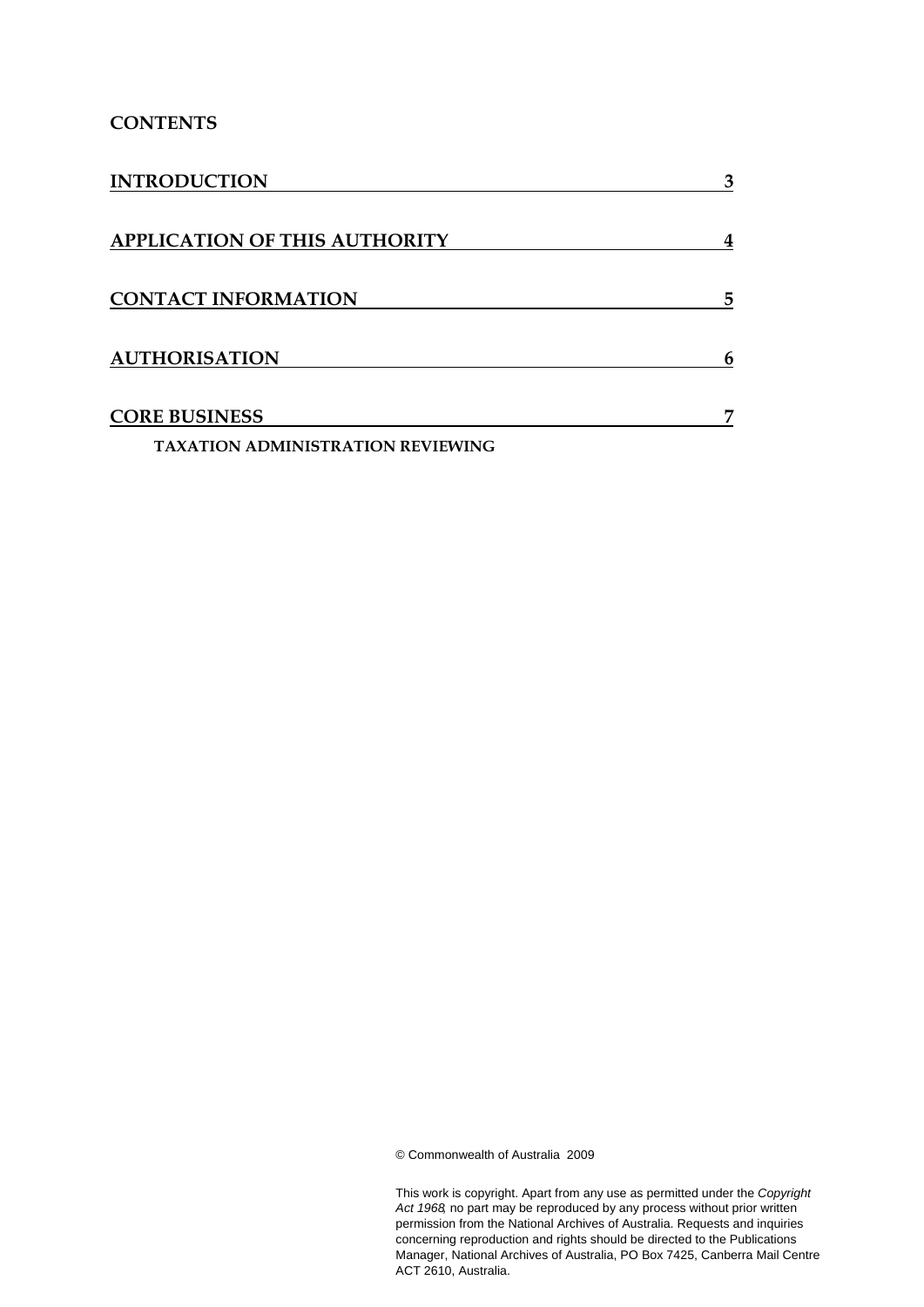#### **INTRODUCTION**

The Inspector-General of Taxation and the National Archives of Australia have developed this Records Authority to set out the requirements for keeping or destroying records for the core business area of Taxation Administration Reviewing. It represents a significant commitment on behalf of the Inspector-General of Taxation to understand, create and manage the records of its activities.

This Authority is based on the identification and analysis of the business of the Inspector-General of Taxation. It takes into account the agency's legal and organisational records management requirements, and the interests of stakeholders, the agency and the National Archives of Australia.

This Authority gives the Inspector-General of Taxation permission under the Archives Act 1983, for the destruction, retention or transfer to the National Archives of Australia of the records described. The Authority sets out those records that need to be retained as national archives and the minimum length of time that temporary records need to be kept. Retention periods for these temporary records are based on: an assessment of business needs; broader organisational accountability requirements; and community expectations, and are approved by the National Archives of Australia on the basis of information provided by the agency.

The Inspector-General of Taxation may use the following tools to dispose of their records:

- this Records Authority covering its agency specific records;
- general records authorities, such as the Administrative Functions Disposal Authority (AFDA), covering business processes and records common to Australian Government agencies; and
- normal administrative practice (NAP) which allows for the destruction of records where the records are duplicated, unimportant or for short-term use only.

As changes in circumstances may affect future records management requirements, the periodic review of this Authority is recommended. All amendments must be approved by the National Archives.

Advice on using this Authority and other records management matters is available from the National Archives' website at www.naa.gov.au or by contacting the Agency Service Centre at recordkeeping@naa.gov.au or (02) 6212 3610.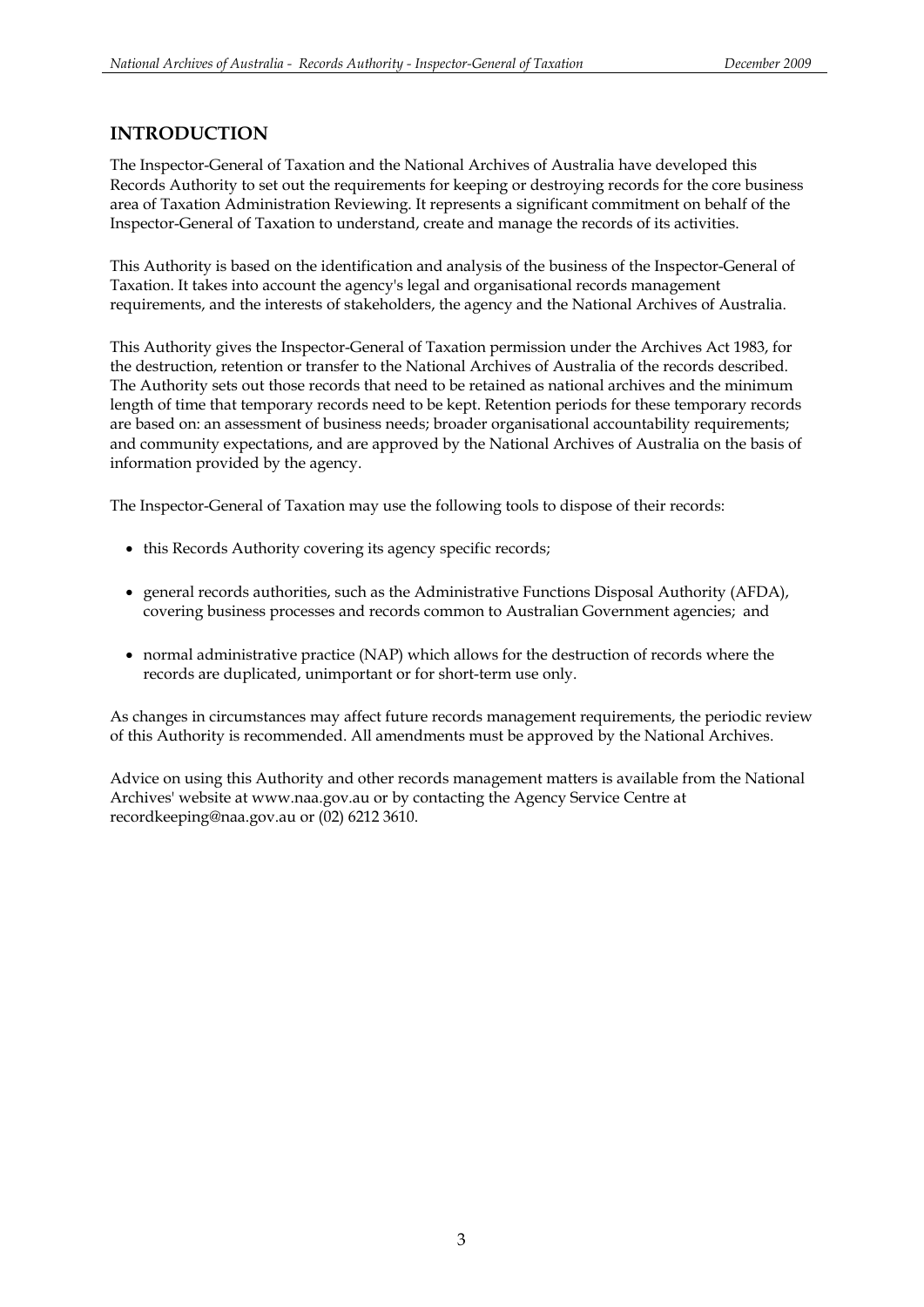### **APPLICATION OF THIS AUTHORITY**

1. This Authority should be used in conjunction with the Administrative Functions Disposal Authority (AFDA) issued by the National Archives to cover administrative records common to Australian Government agencies.

2. This Authority should be used in conjunction with general disposal authorities issued by the National Archives that cover other types of records that may be created by the Inspector-General of Taxation, such as encrypted records and source records that have been copied.

3. This Authority is to be used to sentence records. Sentencing involves the examination of records in order to identify the individual disposal class to which they belong. This process enables sentencers to determine how long records need to be kept. Advice on sentencing is available from the National Archives.

4. Where the method of recording information changes (for example from a manual system to an electronic system, or when information is migrated from one system to a new system) this Authority can still be used to sentence the records created, providing the records document the same core business. The information must be accessible for the period of time prescribed in this Authority. The Inspector-General of Taxation will need to ensure that any software, hardware or documentation required to enable continuing access to the information is available for the periods prescribed.

5. In general, retention requirements indicate a minimum period for retention. The Inspector-General of Taxation may extend minimum retention periods if it considers that there is an administrative need to do so, without further reference to the National Archives. Where the Inspector-General of Taxation believes that its accountability will be substantially compromised because a retention period or periods are not adequate, it should contact the National Archives for review of the retention period.

6. The Inspector-General of Taxation may destroy certain records without formal authorisation as a normal administrative practice. This usually occurs where the records are duplicated, facilitative or for short-term use only. NAP does not replace the arrangements agreed to in records authorities. Advice and guidance on destroying records as a normal administrative practice is available from the National Archives' website at www.naa.gov.au.

7. From time to time the National Archives will place a freeze on some groups of records to prevent their destruction. Further information about disposal freezes and whether they affect the application of this Authority is available from the National Archives website at www.naa.gov.au.

8. Records in the care of the Inspector-General of Taxation should be appropriately stored and preserved. The Inspector-General of Taxation needs to meet this obligation to ensure that the records remain authentic and accessible over time. Under section 31 of the Archives Act 1983, access arrangements are required for records that are in the open access period (currently after 30 years).

9. Appropriate arrangements should be made with the National Archives when records are to be transferred into custody. The National Archives accepts for transfer only those records designated as national archives.

10. Advice on how to use this Authority is available from the Inspector-General of Taxation records manager. If there are problems with the application of the Authority that cannot be resolved, please contact the National Archives.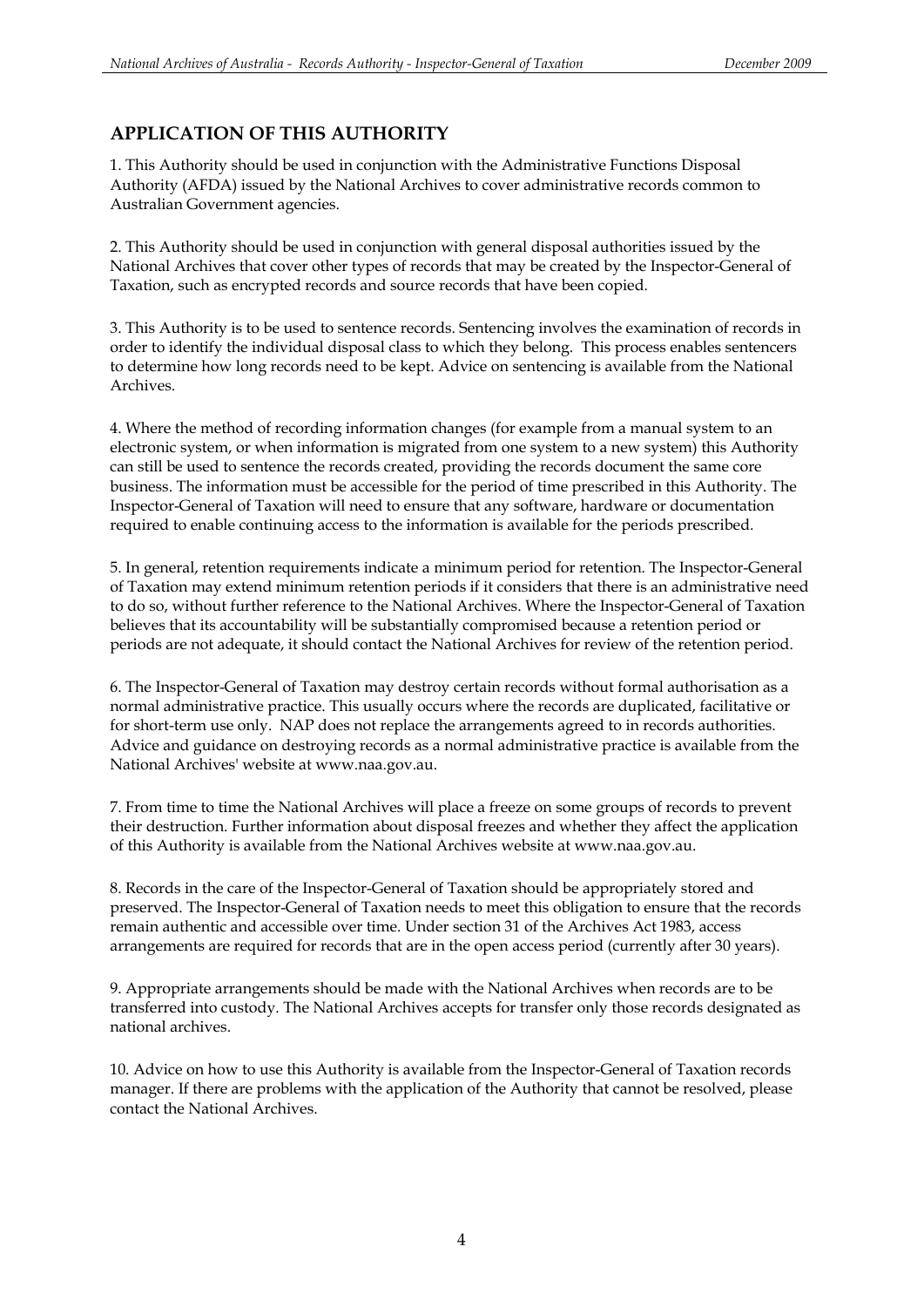### **CONTACT INFORMATION**

For assistance with this authority or for advice on other recordkeeping matters, please contact National Archives' Agency Service Centre.

Queen Victoria Terrace Tel: (02) 6212 3610 Parkes ACT 2600 Fax: (02) 6212 3989 Canberra Mail Centre ACT 2610 Website: www.naa.gov.au

PO Box 7425 Email: recordkeeping@naa.gov.au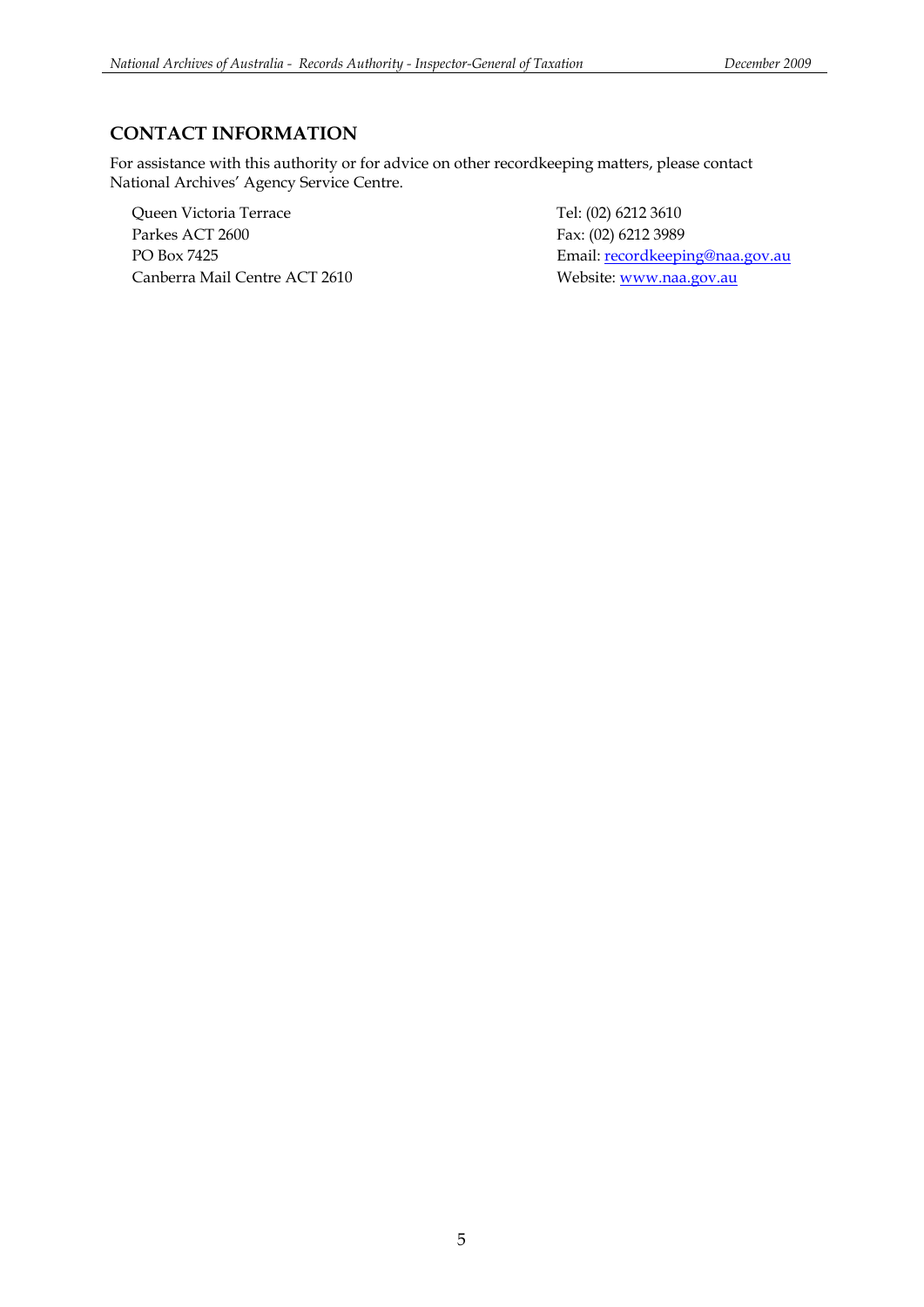## AUTHORISATION

RECORDS AUTHORITY

Person to whom notice of authorisation is given: Inspector-General of Taxation

Mr Ali Noroozi Level 1950 Bridge Street Sydney, NSW 2000

Purpose: AUTHORISES ARRANGEMENTS FOR THE DISPOSAL OF RECORDS IN ACCORDANCE WITH SECTION 24(2)(b) OF THE ARCHIVES ACT 1983

## TAXATION ADMINISTRATION REVIEWING

#### Application:

This authorisation gives permission for the destruction, retention or transfer to the National Archives of Australia of the records described. The authority will apply only if these actions take place with the consent of the agency responsible for the core business documented in the records.

Authorising Officer

ml

Margaret Chalker Assistant Director-General National Archives of Australia

Date of issue: 13 January 2010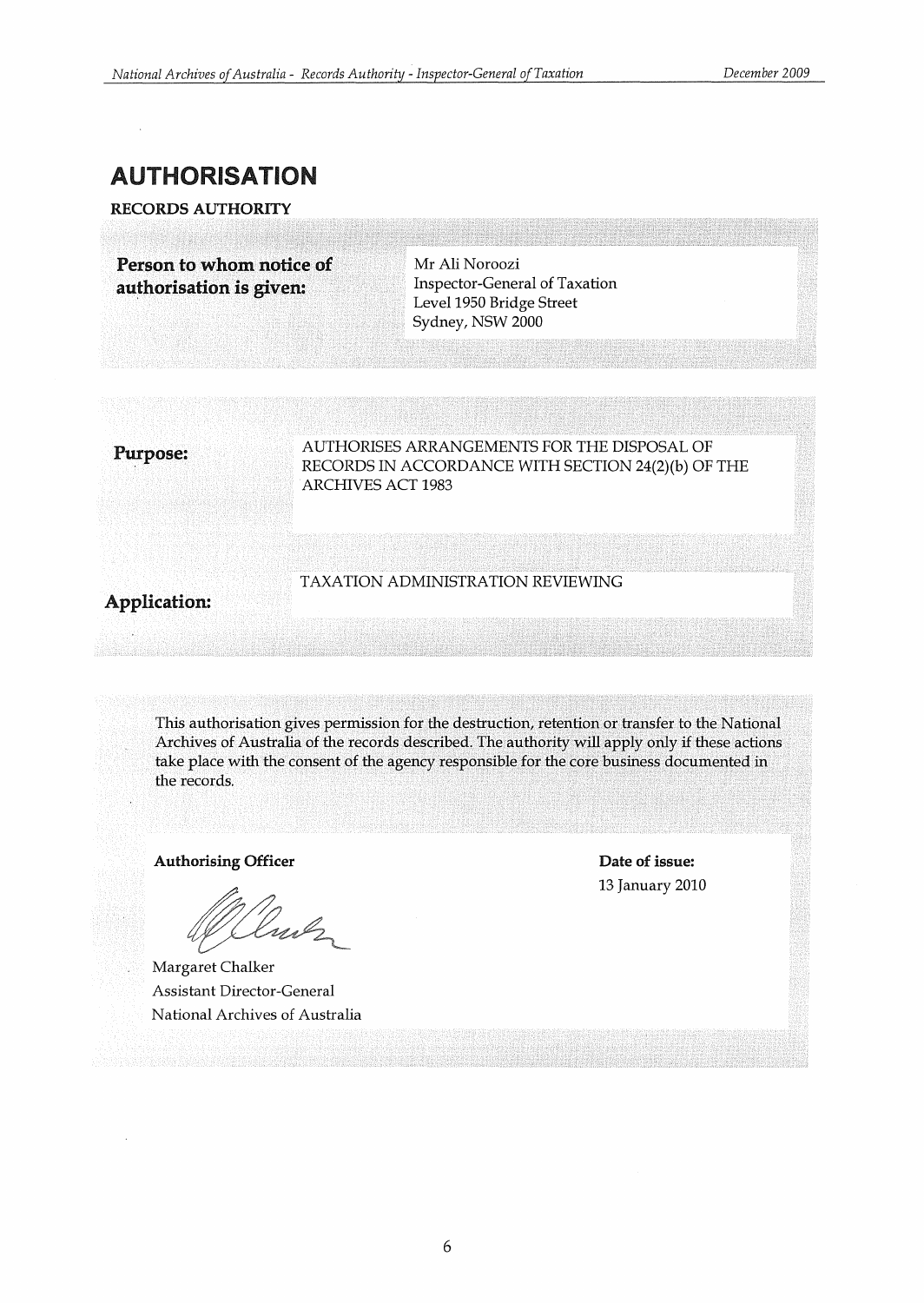# **TAXATION ADMINISTRATION REVIEWING**

The core business of reviewing systemic tax administration issues and reporting to Government on how to improve them. Includes:

- reporting to the Minister with recommendations for improving tax administration for the benefit of all taxpayers
- researching, reviewing, monitoring, evaluating and carrying out studies relating to tax administration systems, including the conduct of the tax office or the underlying tax laws dealing with administrative matters
- receiving submissions relating to tax administration systems
- consulting with the community and accounting, tax, legal and business bodies
- consulting with key Commonwealth stakeholders such as the Commonwealth Ombudsman, the Commonwealth Auditor-General and head of Commonwealth taxation agency
- liaising with government agencies and tax officials

Excludes:

- reviewing taxation policy issues
- dealing with individual taxpayer matters

#### *[For tendering records, including tender and contract registers use PROCUREMENT - Tendering*

*For records that are not needed to document business activities, such as copies, unimportant drafts or rough working papers, refer to the agency's Normal Administrative Practice (NAP) policy or the National Archives of Australia guidelines on destroying records as a normal administrative practice http://www.naa.gov.au/records-management/keep-destroy-transfer/NAP/index.aspx.]* 

#### **Entry** Description of records Disposal action **Disposal action**

21027 Records documenting the following activities of the agency:

- Records of the establishment of the Inspector-General office, including statements of expectations and statements of intent
- Protocol agreements between the Inspector-General office and Government agencies
- Final versions of addresses and presentations given by the agency head or the deputy agency head
- Reports of reviews on taxation administration. Includes:
	- consultations conducted during the course of a review
	- submissions and representations received during the course of a review.

Retain as national archives